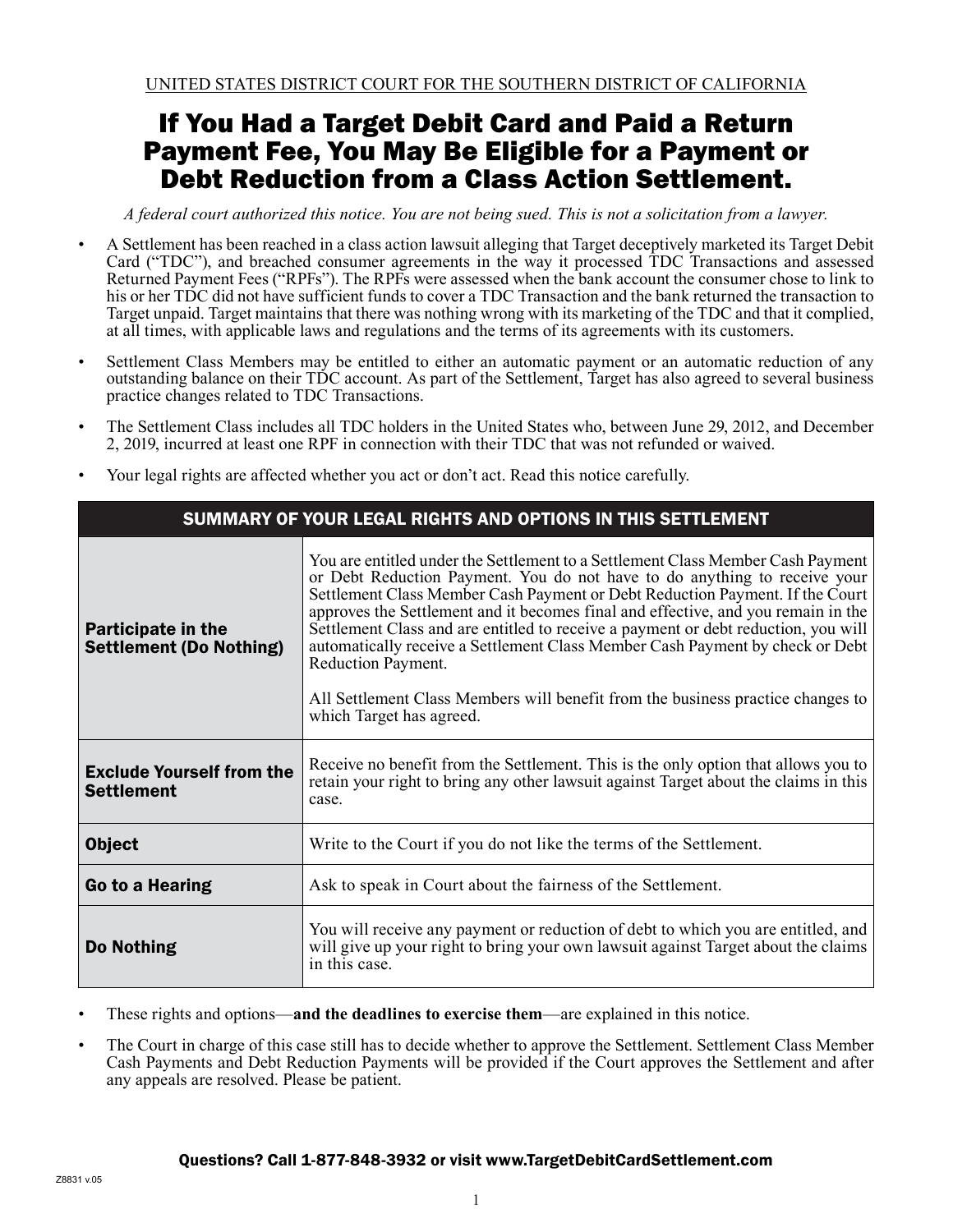# WHAT THIS NOTICE CONTAINS

| 1. Why is there a notice?<br>2. What is this lawsuit about?<br>3. What do "Linked Deposit Account," "TDC," "TDC Agreement," "TDC Transaction," and "RPF" mean?<br>4. Why is this a class action?<br>5. Why is there a Settlement? |  |
|-----------------------------------------------------------------------------------------------------------------------------------------------------------------------------------------------------------------------------------|--|
| 6. Who is included in the Settlement?                                                                                                                                                                                             |  |
| 7. What does the Settlement provide?<br>8. How do I receive a payment or debt reduction?<br>9. What am I giving up to stay in the Settlement Class?                                                                               |  |
| 10. How do I get out of the Settlement?<br>11. If I do not exclude myself, can I sue Target for the same thing later?<br>12. If I exclude myself from the Settlement, can I still receive a payment?                              |  |
| 13. Do I have a lawyer in this case?<br>14. How will the lawyers be paid?                                                                                                                                                         |  |
| 15. How do I tell the Court that I don't like the Settlement?<br>16. What's the difference between objecting and excluding?                                                                                                       |  |
| 17. When and where will the Court decide whether to approve the Settlement?<br>18. Do I have to come to the hearing?<br>19. May I speak at the hearing?                                                                           |  |
| 20. What happens if I do nothing at all?                                                                                                                                                                                          |  |
| 21. How do I get more information?                                                                                                                                                                                                |  |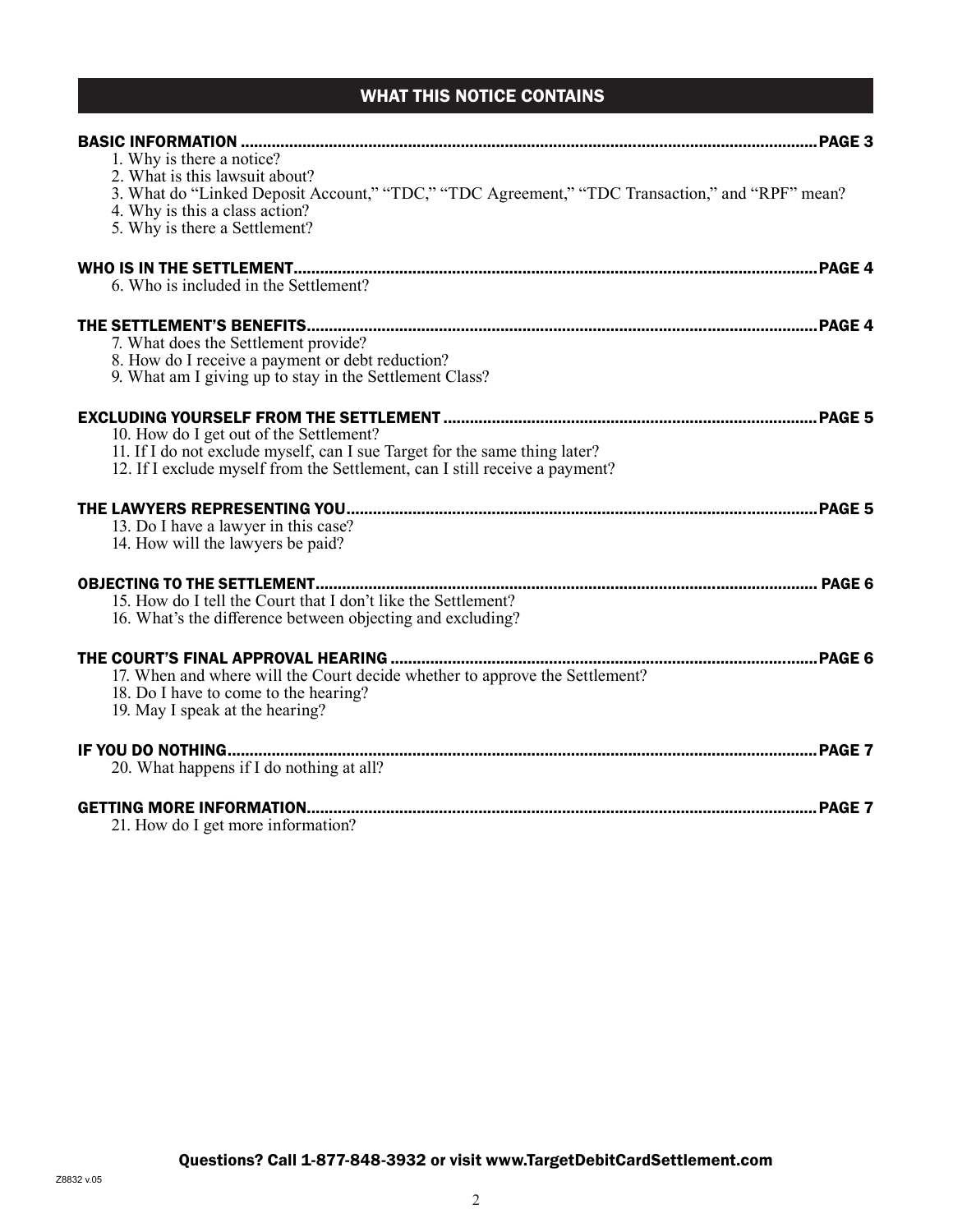# **BASIC INFORMATION**

### 1. Why is there a notice?

A Court authorized this notice because you have a right to know about the proposed Settlement of this class action lawsuit, and about all of your options, before the Court decides whether to give Final Approval to the Settlement. This notice explains the lawsuit, the Settlement, and your legal rights.

Judge M. James Lorenz of the United States District Court for the Southern District of California is overseeing this case. The case is known as *Walters v. Target Corp.,* No. 3:16-cv-1678-L-MDD (the "Action"). The persons who sued are called the "Plaintiffs." The Defendant is Target.

A separate lawsuit pending in the United States District Court for Minnesota, *Dixon v. Target Corp.*, No. 0:18-cv-02660, will be dismissed with prejudice as part of the proposed Settlement.

#### 2. What is this lawsuit about?

The Action claims that the TDC (as defined below) is deceptively marketed. The Action further alleges that Target breached the TDC Agreement as well as the duty of good faith and fair dealing by the manner in which Target processes TDC Transactions and assesses RPFs (also defined below). The First Amended Complaint is posted at www.TargetDebitCardSettlement.com and contains all of the allegations and claims asserted against Target.

Target denied, and continues to deny, each and every claim and allegation of wrongdoing asserted in the Action, and Target believes it would ultimately be successful in its defense of all claims asserted in the Action.

#### 3. What do "Linked Deposit Account," "TDC," "TDC Agreement," "TDC Transaction," and "RPF" mean?"

"**Linked Deposit Account**" means the deposit account linked to a consumer's TDC from which the TDC withdraws funds to pay TDC Transactions.

"**TDC**" means the Target Debit Card.

"**TDC Agreement**" means the TDC terms and conditions as may be amended from time to time that all consumers accept when they open a TDC account.

"**TDC Transaction**" means a transaction with Target, whether in a brick-and-mortar Target store or on Target's website, where a customer uses their TDC to make a purchase.

"**RPF**" or, plural, "**RPFs**," means the Returned Payment Fee that Target applies to a TDC when a TDC Transaction is returned unpaid by the customer's financial institution holding the Linked Deposit Account, as described in the TDC Agreement.

### 4. Why is this a class action?

In a class action, one or more people called class representatives (in this case, Plaintiffs James Walters, Michelle Dixon, Charles Powell, and Deana Polcare) sue on behalf of people who have similar claims. The people included in the class action are called the Settlement Class or Settlement Class members. One court resolves the issues for all Settlement Class members, except for those who timely exclude themselves from the Settlement Class.

#### 5. Why is there a Settlement?

The Court has not decided in favor of either the Plaintiffs or Target. Instead, both sides agreed to the Settlement. By agreeing to the Settlement, the Parties avoid the costs and uncertainty of a trial, and Settlement Class Members receive the benefits described in this notice. The Class Representatives and Class Counsel believe the Settlement is best for everyone who is affected.

#### Questions? Call 1-877-848-3932 or visit www.TargetDebitCardSettlement.com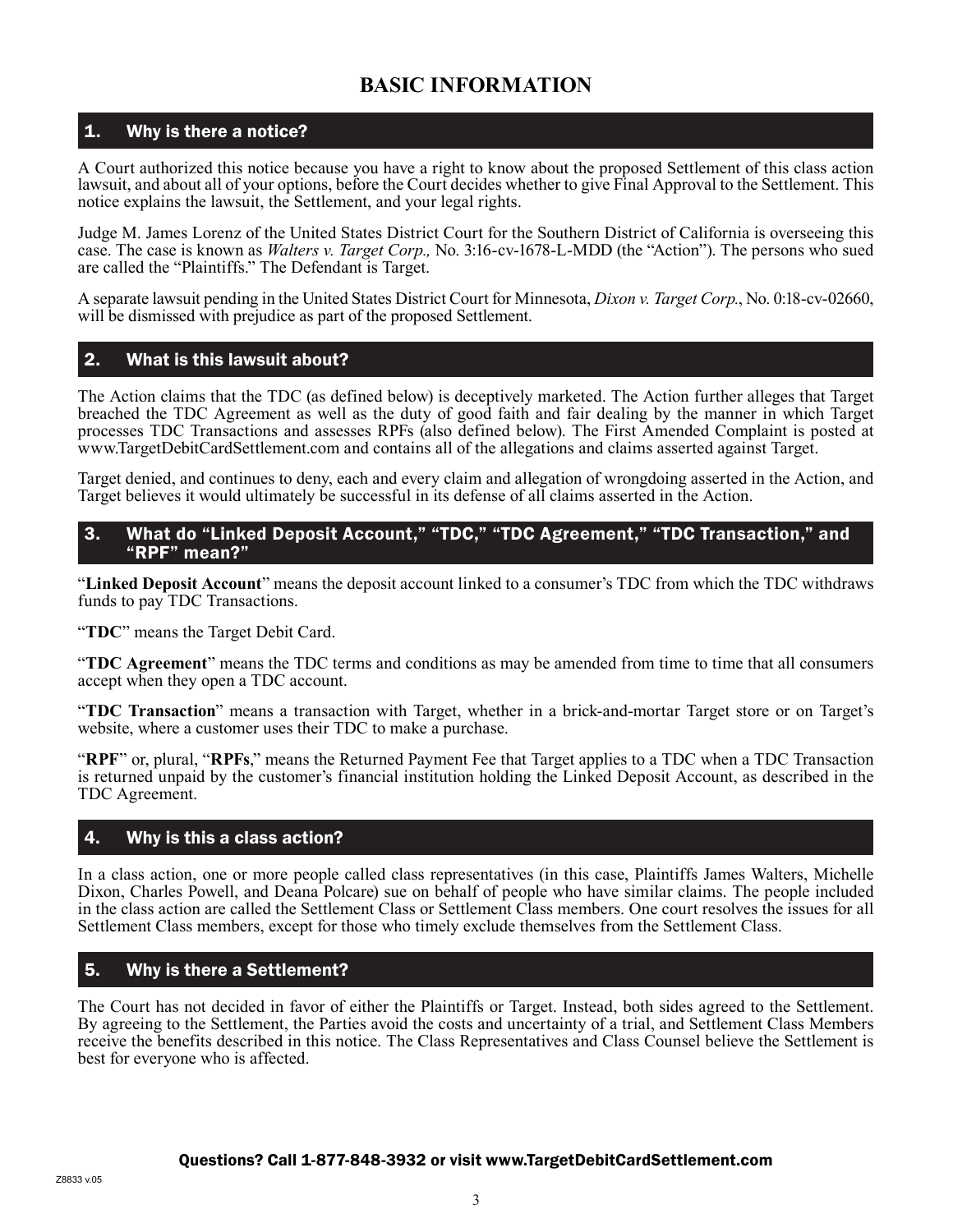# **WHO IS IN THE SETTLEMENT?**

To see if you will be affected by the Settlement or if you can get a payment or debt reduction from it, you first have to determine if you are a Settlement Class member.

### 6. Who is included in the Settlement?

All TDC holders in the United States who, within the Class Period, incurred at least one RPF in connection with their TDC, that was not refunded or waived.

Based on a review of Target's data, it is estimated that the Settlement Class numbers approximately 954,805. You may contact the Settlement Administrator if you have any questions as to whether you are in the Settlement Class.

### **THE SETTLEMENT'S BENEFITS**

#### 7. What does the Settlement provide?

Under the Settlement, Target has agreed to provide both business practice changes and monetary relief (money) to Settlement Class Members.

#### **Business Practice Changes**

Beginning on or before the Effective Date, Target agrees not to implement or assess RPFs, or any equivalent fee, in connection with TDC Transactions of less than \$7.00. Beginning on or before **the Effective Date**, Target agrees that any RPFs charged will be the lesser of the RPF as disclosed by the TDC Agreement or the amount of the TDC Transaction that was returned unpaid. Both changes will remain in effect for a period of 2 years **after the Effective Date**.

Plaintiffs and Target will work collaboratively to amend the TDC Agreement to provide additional information to TDC holders regarding how they may incur RPFs from Target and non-sufficient funds or overdraft fees from their banks and/or credit unions in connection with the use of the TDC.

#### **Monetary Relief**

Target has agreed to pay a Cash Settlement Amount of \$5,000,000.00 and to waive approximately \$3,222,330.00 in RPFs currently due and owing by Settlement Class Members.

How will Settlement Class Member Cash Payments be Calculated? Each Settlement Class Member who incurred a RPF during the Class Period and paid all or part of the first RPF incurred during the Class Period will be entitled to receive a cash payment from the Net Settlement Fund. The Net Settlement Fund means the \$5,000,000.00 Cash Settlement Amount minus Class Representative Service Awards and Fee & Expense Award. Each Settlement Class Member Cash Payment shall be equal to the Settlement Class Member's pro rata share of the Net Settlement Fund based on the dollar amount of the first RPF paid by the Settlement Class Member.

How will Debt Reduction Payments be Calculated? For Settlement Class Members who have not paid the first RPFs they incurred during the Class Period at the time the Settlement Class Member Cash Payments are to be distributed, the Debt Reduction Cash Amount will be used by Target to reduce such outstanding RPFs by twenty-five percent.

Under the Settlement, a Class Member may not qualify for relief from both the Cash Settlement Amount and Debt Reduction Cash Amount even if they paid one or more RPFs during the Class Period that was (were) not refunded and were assessed at least one other RPF during the Class Period that is still due and owing.

### 8. How do I receive a payment or debt reduction?

If you are in the Settlement Class and entitled to receive a Settlement Class Member Cash Payment or Debt Reduction Payment, you do not need to do anything to receive it. If the Court approves the Settlement and it becomes final and effective, you will *automatically* receive a payment by check or reduction of your debt.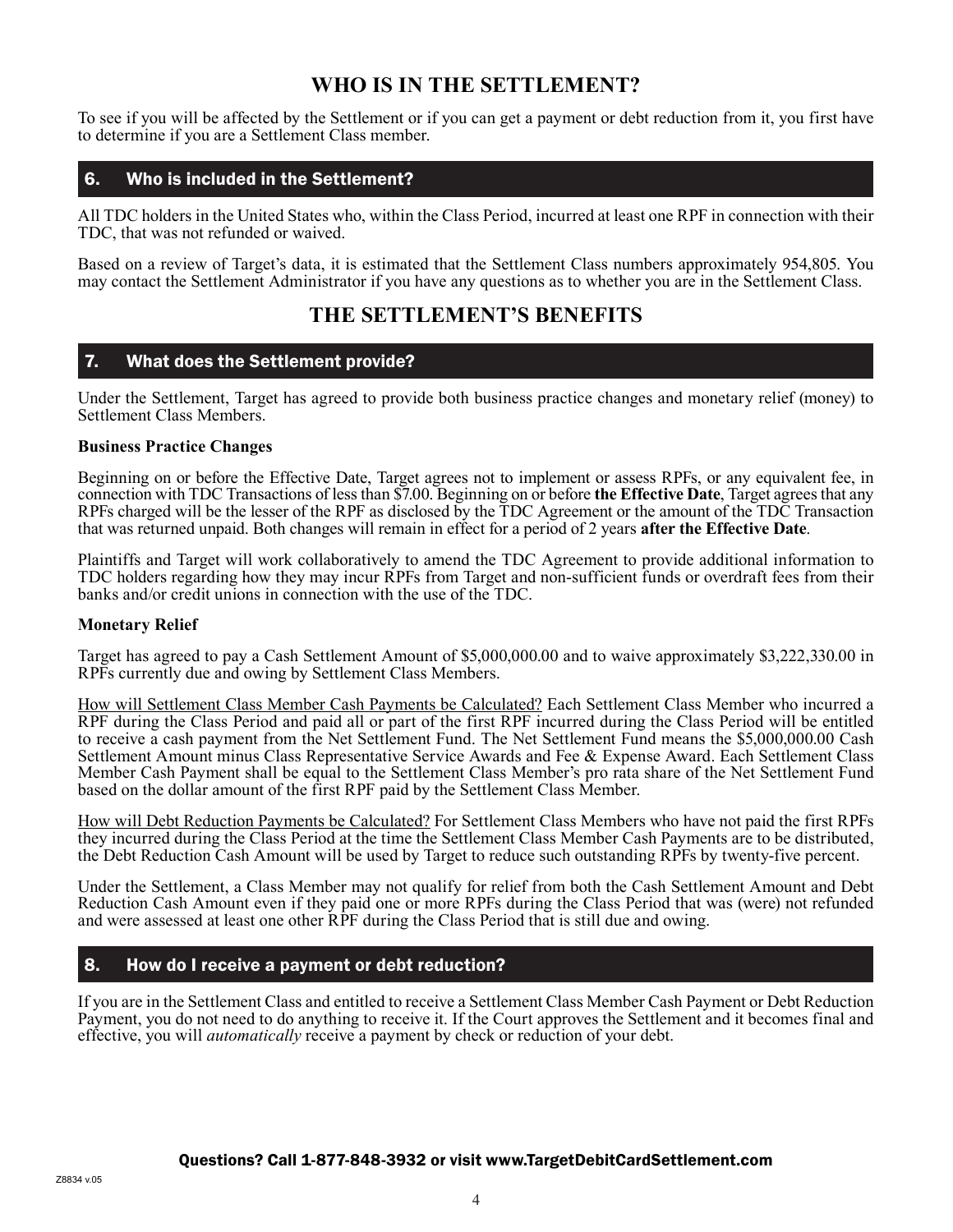#### 9. What am I giving up to stay in the Settlement Class?

Unless you exclude yourself from the Settlement Class, you cannot sue or be part of any other lawsuit against Target about the legal issues in this Action. It also means that all of the decisions by the Court will bind you. The "Release" included in the Settlement Agreement describes the precise legal claims that you give up if you remain in the Settlement. The Settlement Agreement is available at www.TargetDebitCardSettlement.com.

# **EXCLUDING YOURSELF FROM THE SETTLEMENT**

If you do not want benefits from the Settlement, and you want to keep the right to sue Target on your own about the legal issues in this Action, then you must take steps to get out of the Settlement. This is called excluding yourself—or it is sometimes referred to as "opting-out" of the Settlement Class.

### 10. How do I get out of the Settlement?

To exclude yourself from the Settlement, you must send a letter that includes the following:

- Your name and your TDC account number(s);
- A short statement that you are opting-out of the Settlement Class and that you understand that you will not receive a Settlement Class Member Cash Payment or a Debt Reduction Payment from the Settlement of the Action; and
- Your signature and the date you sign.

You must mail your exclusion request, postmarked no later than **April 17, 2020**, to:

TDC Settlement P.O. Box 2838 Portland, OR 97208-2838

#### 11. If I do not exclude myself, can I sue Target for the same thing later?

No. Unless you exclude yourself, you give up the right to sue Target for the claims that the Settlement resolves. You must exclude yourself from the Settlement Class in order to try to pursue your own lawsuit.

#### 12. If I exclude myself from the Settlement, can I still receive a payment?

No. You will not receive a payment or debt reduction if you exclude yourself from the Settlement.

# **THE LAWYERS REPRESENTING YOU**

#### 13. Do I have a lawyer in this case?

The Court has appointed a number of lawyers to represent you and others in the Settlement Class as "Class Counsel," including the law firms Kopelowitz Ostrow Ferguson Weiselberg Gilbert, Kaliel PLLC, and Tycko & Zavareei LLP.

Class Counsel will represent you and others in the Settlement Class. You will not be charged for these lawyers. If you want to be represented by your own lawyer, you may hire one at your own expense.

#### 14. How will the lawyers be paid?

Class Counsel intends to request up to 30% of the Settlement Value (the total value of the Cash Settlement Amount plus the Debt Reduction Cash Amount) to reimburse Class Counsel for attorneys' fees incurred in researching, preparing for, and litigating this Action, and Class Counsel may also apply for reimbursement for costs and expenses incurred in the Action. The fees and expenses awarded by the Court will be paid out of the Settlement Fund. The Court will determine the amount of fees and expenses to award.

#### Questions? Call 1-877-848-3932 or visit www.TargetDebitCardSettlement.com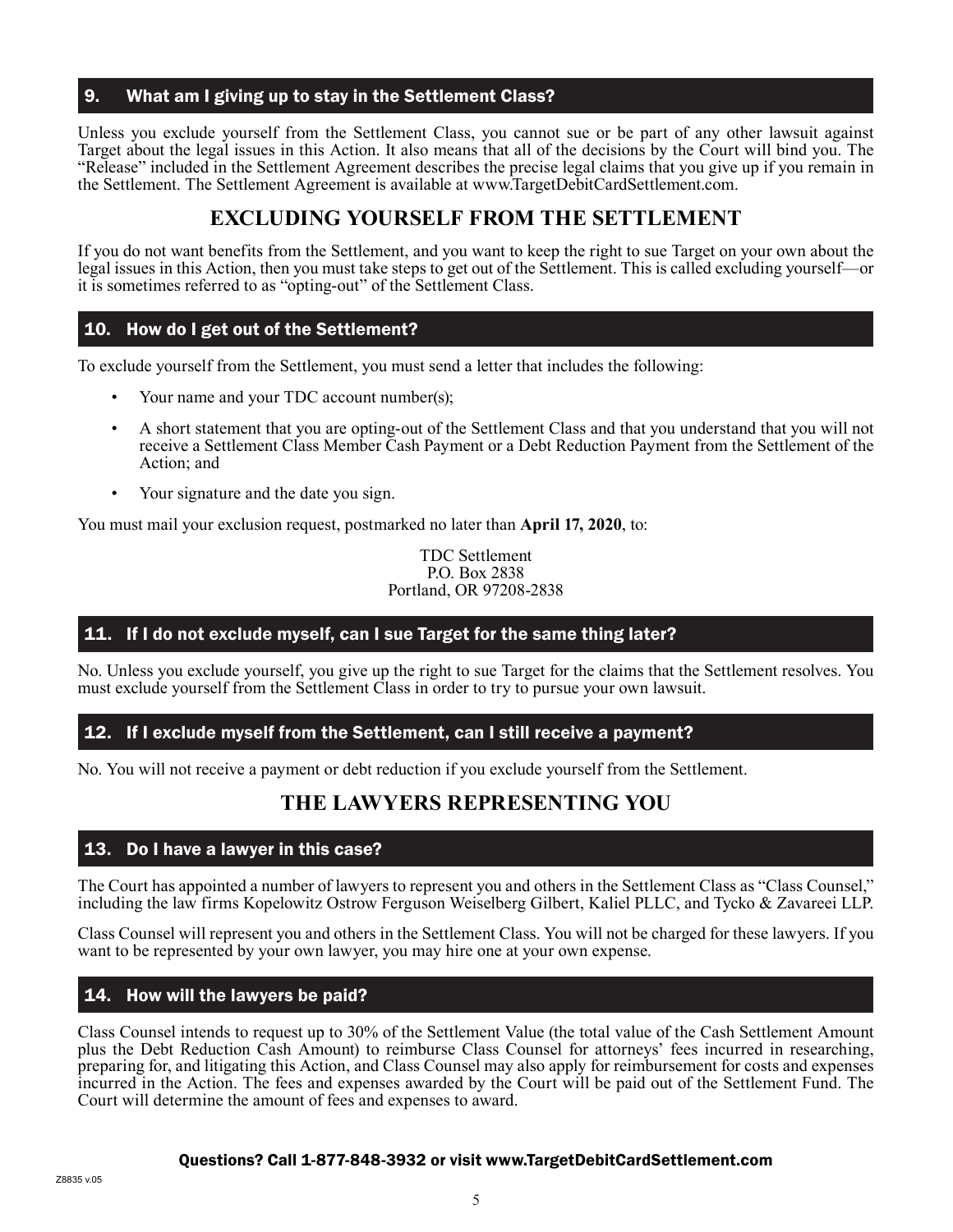Based on their respective levels of participation in the Actions, Class Counsel will request for Plaintiff Walters a Class Representative Service Award in an amount not exceeding \$7,500.00 in recognition of his service to the Settlement Class and will request for Plaintiffs Dixon, Powell, and Polcare a Class Representative Service Award in an amount not exceeding \$3,000.00 in recognition of their service to the Settlement Class.

# **OBJECTING TO THE SETTLEMENT**

### 15. How do I tell the Court that I don't like the Settlement?

If you are a Settlement Class Member, you can object to any part of the Settlement, the Settlement as a whole, Class Counsel's requests for fees and expenses and/or Class Counsel's request for Service Awards for the Class Representatives. To object, you must submit a letter that includes the following:

- The case name and case number and your name, address, telephone number, and signature;
- An explanation of the nature of your objection and citation to any relevant legal authority; and
- The name of any counsel representing you.

You must send your objection to the Clerk of Court, Class Counsel, and Defense Counsel at the addresses below, by First-Class Mail and postmarked no later than **April 17, 2020**.

| <b>Clerk of the Court</b>                                                                                                                                                            | <b>Class Counsel</b>                                                                                                                                           | <b>Defense Counsel</b>                                                                            |
|--------------------------------------------------------------------------------------------------------------------------------------------------------------------------------------|----------------------------------------------------------------------------------------------------------------------------------------------------------------|---------------------------------------------------------------------------------------------------|
| Office of the Clerk of the Court for the<br><b>United States District</b><br>Court for the<br>Southern District of California<br>333 West Broadway, Suite 420<br>San Diego, CA 92101 | Jeff Ostrow, Esq.<br><b>KOPELOWITZ</b><br><b>OSTROW FERGUSON</b><br><b>WEISELBERG GILBERT</b><br>1 West Las Olas Blvd., Suite 500<br>Fort Lauderdale, FL 33301 | Sylvia Rivera, Esq.<br>MORRISON & FOERSTER LLP<br>707 Wilshire Boulevard<br>Los Angeles, CA 90017 |

### 16. What's the difference between objecting and excluding?

Objecting is telling the Court that you do not like something about the Settlement. You can object to the Settlement only if you do not exclude yourself from the Settlement. Excluding yourself from the Settlement is telling the Court that you don't want to be part of the Settlement. If you exclude yourself from the Settlement, you have no basis to object to the Settlement because it no longer affects you.

# **THE COURT'S FINAL APPROVAL HEARING**

The Court will hold a Final Approval Hearing to decide whether to approve the Settlement, and the request for attorneys' fees, expenses, and Service Awards for the Class Representatives. You may attend and you may ask to speak, but you don't have to do so.

### 17. When and where will the Court decide whether to approve the Settlement?

The Court will hold a Final Approval Hearing at 10:30 a.m. on **June 22, 2020**, at the Edward J. Schwartz United States Courthouse, 221 West Broadway, San Diego, CA 92101, Courtroom 5B. The hearing may be moved to a different date or time without additional notice, so it is a good idea to check www.TargetDebitCardSettlement.com for updates. At this hearing, the Court will consider whether the Settlement is fair, reasonable, and adequate. The Court will also consider any request by Class Counsel for attorneys' fees and expenses and for Service Awards for the Class Representatives. If there are objections, the Court will consider them at this time. After the hearing, the Court will decide whether to approve the Settlement. We do not know when the Court will make its decision. It is a good idea to check www.TargetDebitCardSettlement.com for updates.